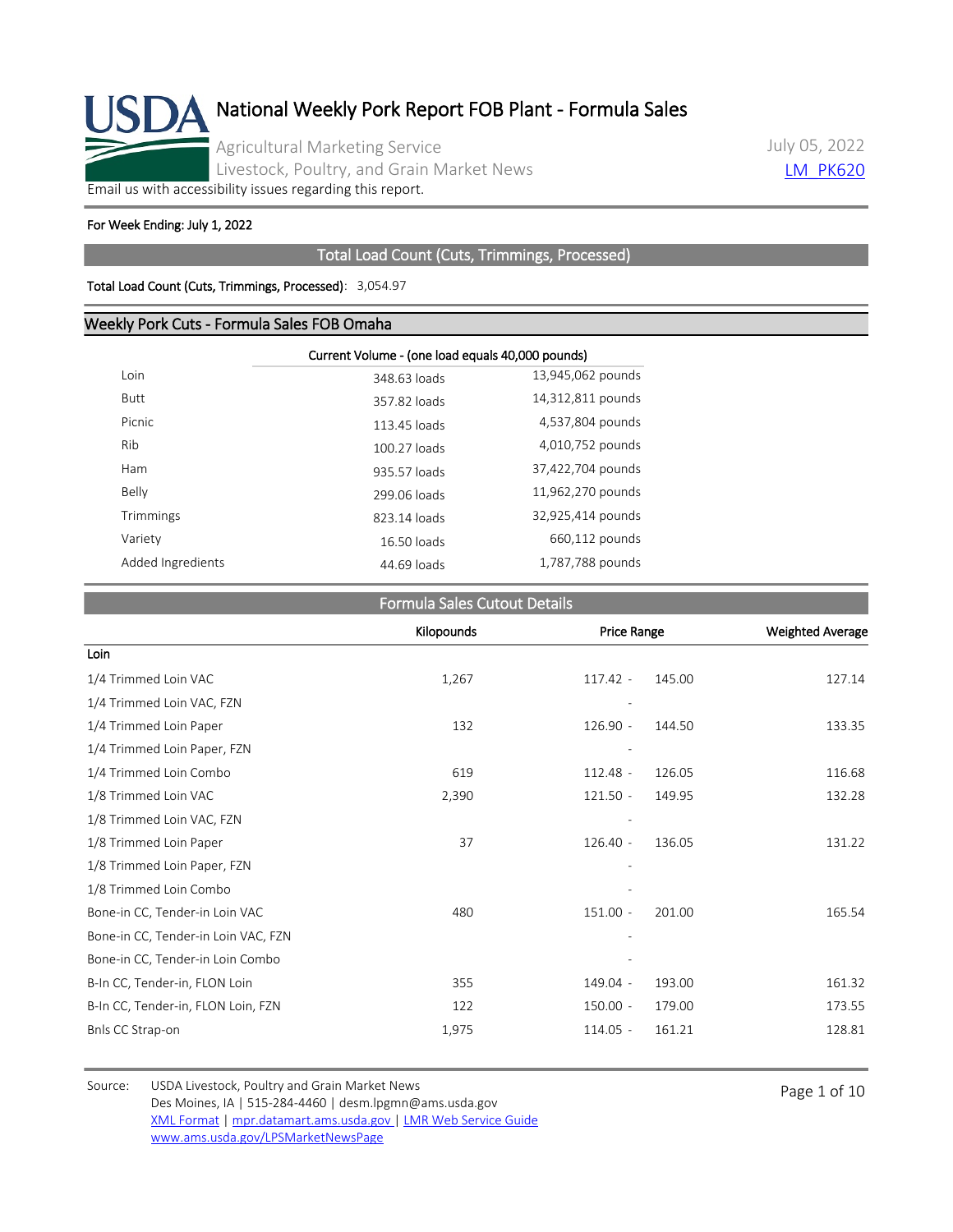Agricultural Marketing Service Livestock, Poultry, and Grain Market News July 05, 2022 [LM\\_PK620](https://mpr.datamart.ams.usda.gov/ws/report/v1/pork/LM_PK620?filter=%7B%22filters%22:%5B%7B%22fieldName%22:%22Report%20date%22,%22operatorType%22:%22EQUAL%22,%22values%22:%5B%227/5/2022%22%5D%7D%5D%7D)

[Email us with accessibility issues regarding this report.](mailto:mpr.lpgmn@ams.usda.gov?subject=508%20Issue)

| Loin                            |       |            |        |        |
|---------------------------------|-------|------------|--------|--------|
| Bnls CC Strap-on, FZN           |       |            |        |        |
| Bnls CC Strap-off               | 2,025 | $125.00 -$ | 175.50 | 148.23 |
| Bnls CC Strap-off, FZN          | 21    | 150.00 -   | 152.00 | 151.11 |
| Bnls CC Strap-on, 1/2 cut       | 428   | 125.58 -   | 149.45 | 131.75 |
| Bnls CC Strap-on, 1/2 cut, FZN  | 7     | 186.00 -   | 188.00 | 186.91 |
| Bnls CC Strap-off, 1/2 cut      | 766   | 131.79 -   | 173.69 | 151.88 |
| Bnls CC Strap-off, 1/2 cut, FZN |       |            |        |        |
| Whole Bnls Strap-on             |       |            |        |        |
| <b>Boneless Sirloin</b>         | 643   | $115.24 -$ | 150.50 | 126.86 |
| Boneless Sirloin, FZN           |       |            |        |        |
| Boneless Sirloin, Combo         | 144   | 113.40 -   | 125.71 | 116.83 |
| Bone-in Sirloin                 | 806   | 75.77 -    | 116.63 | 97.77  |
| Bone-in Sirloin, FZN            |       |            |        |        |
| <b>Blade Ends</b>               | 74    | 75.72 -    | 106.31 | 89.83  |
| Blade Ends, FZN                 |       |            |        |        |
| Tenderloin                      | 501   | 191.62 -   | 256.30 | 221.63 |
| Tenderloin, FZN                 |       |            |        |        |
| Tenderloin, 1 pc vac            | 55    | $209.00 -$ | 288.25 | 241.33 |
| Tenderloin, 1 pc vac, FZN       |       |            |        |        |
| <b>Butt Tender</b>              |       |            |        |        |
| Butt Tender, FZN                |       |            |        |        |
| Backribs 2.0#/up                | 669   | 231.96 -   | 338.63 | 275.62 |
| Backribs 2.0#/up, FZN           | 21    | 313.56 -   | 324.00 | 317.10 |
| Backribs 2.0#/up 1 Pc Vac       | 318   | 270.94 -   | 440.02 | 327.64 |
| Backribs 2.0#/up 1 Pc Vac, FZN  |       |            |        |        |
| Riblets                         |       |            |        |        |
| Riblets, FZN                    |       |            |        |        |
| <b>Butt</b>                     |       |            |        |        |
| 1/4 Trim Butt VAC               | 5,968 | $105.00 -$ | 198.50 | 169.12 |
| 1/4 Trim Butt VAC, FZN          | 100   | 126.62 -   | 130.98 | 130.28 |
| 1/4 Trim Butt Paper             | 197   | 174.50 -   | 193.50 | 185.77 |
| 1/4 Trim Butt Paper, FZN        |       |            |        |        |
| 1/4 Trim Butt Combo             | 694   | $46.20 -$  | 190.68 | 169.85 |
| 1/4 Trim Butt 1 Pc VAC          | 724   | $105.00 -$ | 196.29 | 173.12 |
| 1/4 Trim Butt 1 Pc VAC, FZN     |       |            |        |        |

Source: USDA Livestock, Poultry and Grain Market News<br>
Page 2 of 10 Des Moines, IA | 515-284-4460 | desm.lpgmn@ams.usda.gov [XML Format](https://mpr.datamart.ams.usda.gov/ws/report/v1/pork/LM_PK620?filter=%7B%22filters%22:%5B%7B%22fieldName%22:%22Report%20date%22,%22operatorType%22:%22EQUAL%22,%22values%22:%5B%227/5/2022%22%5D%7D%5D%7D) | [mpr.datamart.ams.usda.gov](https://mpr.datamart.ams.usda.gov/) | [LMR Web Service Guide](https://www.marketnews.usda.gov/mnp/assets/ls/USDA-LMR-WebService-Client-User-Guide-v1_prod.pdf) [www.ams.usda.gov/LPSMarketNewsPage](https://www.ams.usda.gov/LPSMarketNewsPage)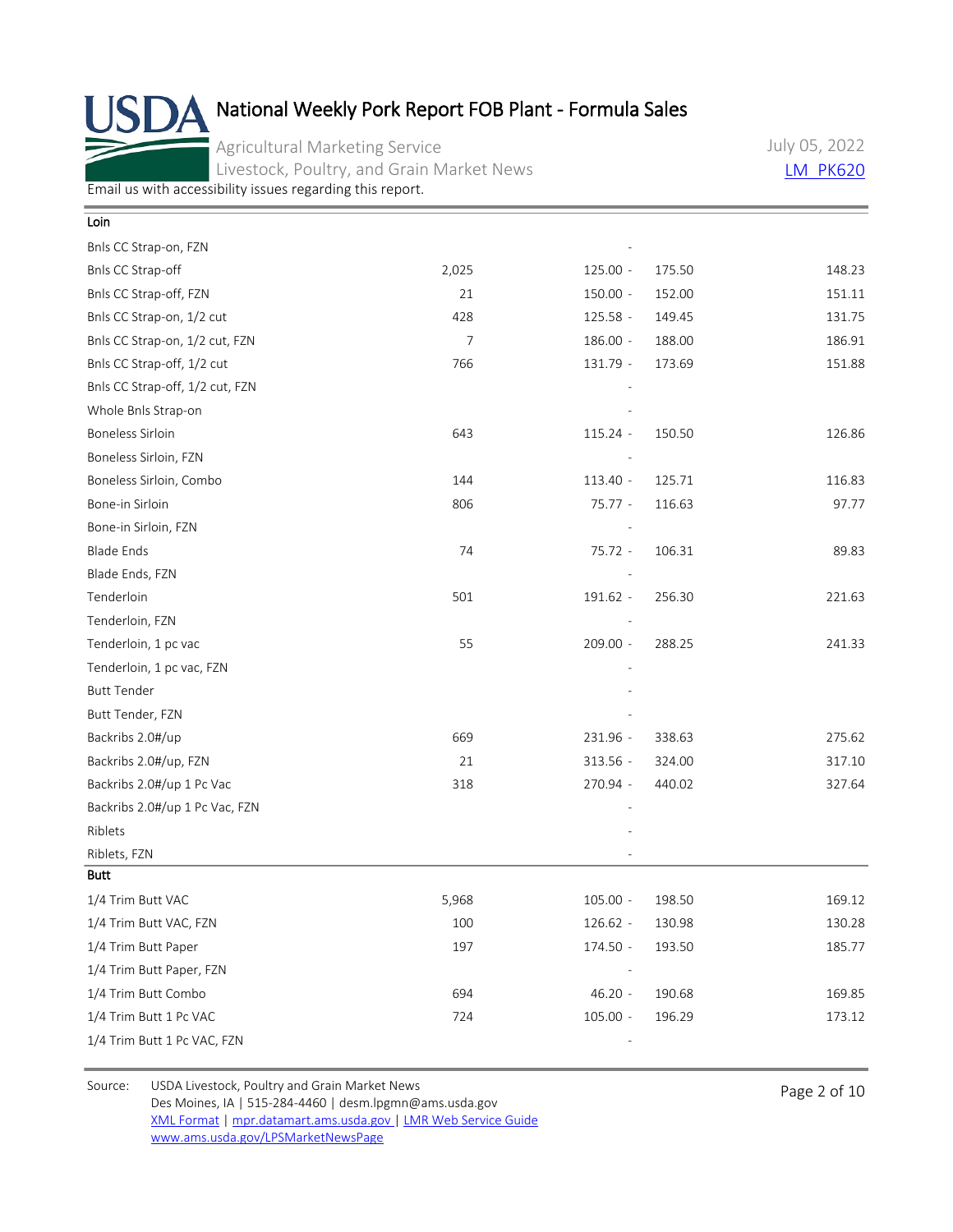Agricultural Marketing Service Livestock, Poultry, and Grain Market News July 05, 2022 [LM\\_PK620](https://mpr.datamart.ams.usda.gov/ws/report/v1/pork/LM_PK620?filter=%7B%22filters%22:%5B%7B%22fieldName%22:%22Report%20date%22,%22operatorType%22:%22EQUAL%22,%22values%22:%5B%227/5/2022%22%5D%7D%5D%7D)

[Email us with accessibility issues regarding this report.](mailto:mpr.lpgmn@ams.usda.gov?subject=508%20Issue)

| <b>Butt</b>                             |       |            |        |        |
|-----------------------------------------|-------|------------|--------|--------|
| 1/8 Trim Butt Vac                       | 193   | 174.14 -   | 187.90 | 181.04 |
| 1/8 Trim Butt Vac, FZN                  |       |            |        |        |
| 1/8 Trim Butt Paper                     | 8     | $196.25 -$ | 207.25 | 201.13 |
| 1/8 Trim Butt Paper, FZN                |       |            |        |        |
| 1/8 Trim Butt Combo                     |       |            |        |        |
| 1/8 Trim Butt 1 Pc VAC                  | 445   | 144.50 -   | 186.85 | 169.92 |
| 1/8 Trim Butt 1 Pc VAC, FZN             |       |            |        |        |
| 1/4 Trim Steak Ready Butt Vac           | 138   | $167.72 -$ | 194.61 | 181.95 |
| 1/4 Trim Steak Ready Butt Vac, FZN      |       |            |        |        |
| 1/4 Trim Steak Ready Butt 1 Pc Vac      | 137   | 172.14 -   | 203.47 | 185.09 |
| 1/4 Trim Steak Ready Butt 1 Pc Vac, FZN |       |            |        |        |
| 1/8 Trim Steak Ready Butt Vac           | 458   | 143.57 -   | 188.51 | 169.52 |
| 1/8 Trim Steak Ready Butt Vac, FZN      |       |            |        |        |
| 1/8 Trim Steak Ready Butt 1 Pc Vac      | 1,342 | 149.49 -   | 212.91 | 178.34 |
| 1/8 Trim Steak Ready Butt 1 Pc Vac, FZN |       |            |        |        |
| 1/4 Trim Bnls Butt VAC                  | 3,584 | $166.25 -$ | 247.75 | 185.56 |
| 1/4 Trim Bnls Butt VAC, FZN             |       |            |        |        |
| 1/4 Trim Bnls Butt Poly                 |       |            |        |        |
| 1/4 Trim Bnls Butt Poly, FZN            |       |            |        |        |
| 1/4 Trim Bnls Butt Combo                | 109   | 184.00 -   | 203.84 | 199.84 |
| 1/4 Trim Bnls Butt 1 Pc VAC             | 197   | 175.70 -   | 203.90 | 188.15 |
| 1/4 Trim Bnls Butt 1 Pc VAC, FZN        |       |            |        |        |
| Bnls CT Butt 1 Pc VAC                   | 11    | 270.86 -   | 271.54 | 271.17 |
| Bnls CT Butt 1 Pc VAC, FZN              |       |            |        |        |
| Picnic                                  |       |            |        |        |
| RS Smoker Trim Picnic Combo             | 35    | $86.62 -$  | 126.65 | 124.33 |
| SS Smoker Trim Picnic VAC               | 701   | 75.59 -    | 108.72 | 88.48  |
| SS Smoker Trim Picnic VAC, FZN          |       |            |        |        |
| SS Smoker Trim Picnic Paper/Poly        | 102   | 79.90 -    | 108.39 | 93.23  |
| SS Smoker Trim Picnic Paper/Poly, FZN   |       |            |        |        |
| SS Smoker Trim Picnic Combo             | 210   | $65.40 -$  | 88.00  | 83.29  |
| SS Smoker Trim Picnic 1 Pc Vac          | 500   | 78.00 -    | 177.42 | 102.75 |
| SS Smoker Trim Picnic 1 Pc Vac, FZN     |       |            |        |        |
| Picnic Cushion Meat Vac                 | 2,020 | $114.00 -$ | 151.00 | 131.13 |
| Picnic Cushion Meat Vac, FZN            |       |            |        |        |

Source: USDA Livestock, Poultry and Grain Market News<br>
Page 3 of 10 Des Moines, IA | 515-284-4460 | desm.lpgmn@ams.usda.gov [XML Format](https://mpr.datamart.ams.usda.gov/ws/report/v1/pork/LM_PK620?filter=%7B%22filters%22:%5B%7B%22fieldName%22:%22Report%20date%22,%22operatorType%22:%22EQUAL%22,%22values%22:%5B%227/5/2022%22%5D%7D%5D%7D) | [mpr.datamart.ams.usda.gov](https://mpr.datamart.ams.usda.gov/) | [LMR Web Service Guide](https://www.marketnews.usda.gov/mnp/assets/ls/USDA-LMR-WebService-Client-User-Guide-v1_prod.pdf) [www.ams.usda.gov/LPSMarketNewsPage](https://www.ams.usda.gov/LPSMarketNewsPage)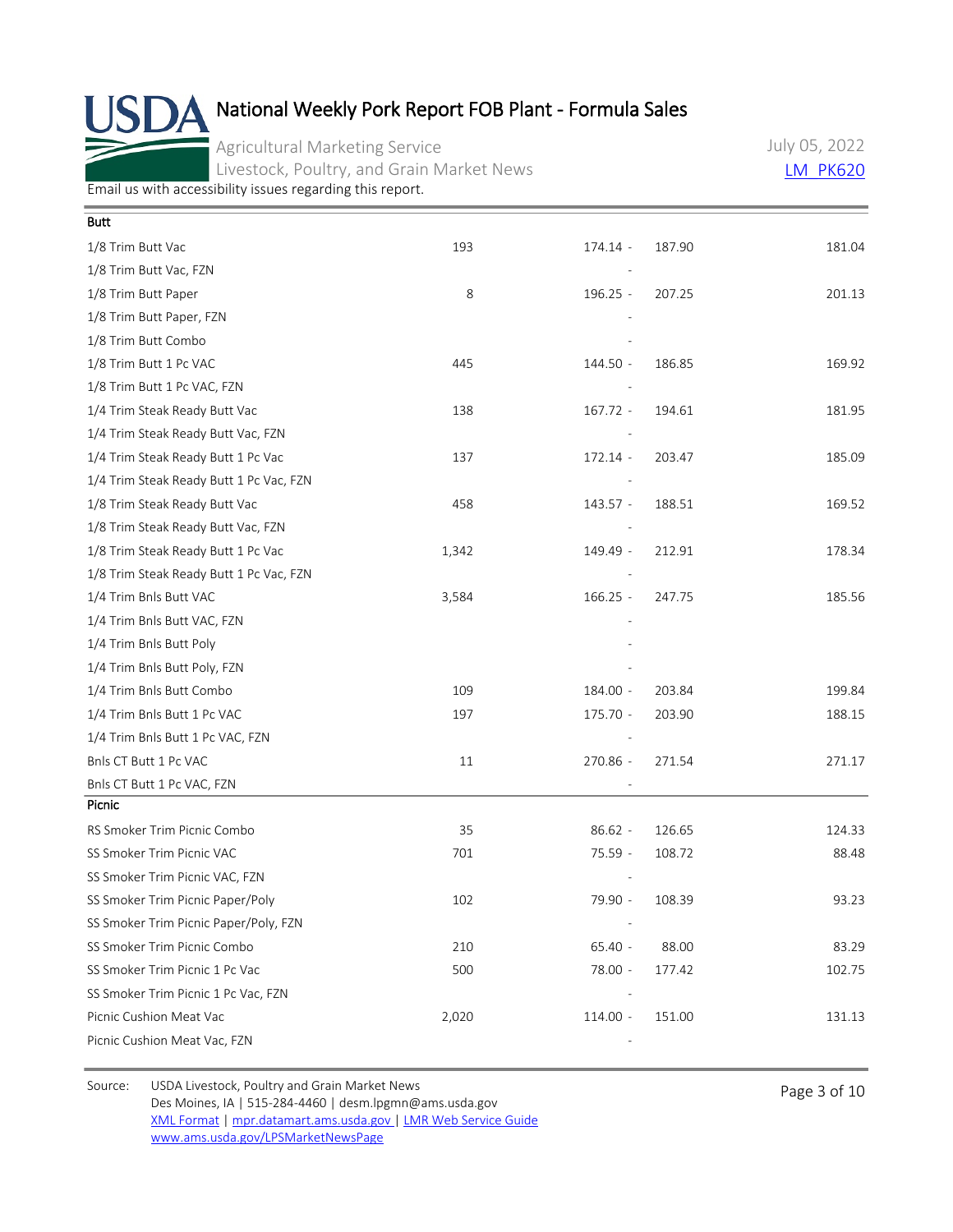Agricultural Marketing Service Livestock, Poultry, and Grain Market News July 05, 2022 [LM\\_PK620](https://mpr.datamart.ams.usda.gov/ws/report/v1/pork/LM_PK620?filter=%7B%22filters%22:%5B%7B%22fieldName%22:%22Report%20date%22,%22operatorType%22:%22EQUAL%22,%22values%22:%5B%227/5/2022%22%5D%7D%5D%7D)

[Email us with accessibility issues regarding this report.](mailto:mpr.lpgmn@ams.usda.gov?subject=508%20Issue)

| Picnic                             |        |                          |        |        |
|------------------------------------|--------|--------------------------|--------|--------|
| Picnic Cushion Meat Poly           | 56     | 125.64 -                 | 139.48 | 129.27 |
| Picnic Cushion Meat Poly, FZN      |        |                          |        |        |
| Picnic Cushion Meat Combo          | 914    | $115.91 -$               | 134.81 | 127.60 |
| Sparerib                           |        |                          |        |        |
| Trmd Sparerib - LGT                | 1,241  | 192.83 -                 | 238.99 | 212.13 |
| Trmd Sparerib - LGT, FZN           | 14     | $210.00 -$               | 224.00 | 214.25 |
| Trmd Sparerib - LGT, Poly          | 52     | 192.90 -                 | 257.50 | 211.91 |
| Trmd Sparerib - LGT, Poly, FZN     | 7      | $203.48 -$               | 210.56 | 207.75 |
| Trmd Sparerib - LGT Combo          | 100    | $171.30 -$               | 214.32 | 191.02 |
| Trmd Sparerib - LGT, 1 PC VAC      | 92     | 199.91 -                 | 246.37 | 221.11 |
| Trmd Sparerib - LGT, 1 PC VAC, FZN |        |                          |        |        |
| Trmd Sparerib - MED                | 1,581  | $175.00 -$               | 232.00 | 200.77 |
| Trmd Sparerib - MED, FZN           |        |                          |        |        |
| Trmd Sparerib - MED, Poly          | 43     | 194.33 -                 | 234.70 | 199.66 |
| Trmd Sparerib - MED, Poly, FZN     |        |                          |        |        |
| Trmd Sparerib - Med Combo          | 139    | $180.15 -$               | 193.73 | 185.64 |
| Trmd Sparerib - MED, 1 PC VAC      | 139    | $181.00 -$               | 245.09 | 213.69 |
| Trmd Sparerib - MED, 1 PC VAC, FZN |        |                          |        |        |
| St Louis Spareribs, VAC            | 248    | $247.87 -$               | 375.25 | 317.21 |
| St Louis Spareribs, VAC, FZN       | 89     | $250.00 -$               | 381.22 | 267.66 |
| St Louis Spareribs, POLY           |        | $\overline{\phantom{a}}$ |        |        |
| St Louis Spareribs, POLY, FZN      | 143    | $266.29 -$               | 408.47 | 313.54 |
| St Louis Spareribs, Combo          | 8      | $320.13 -$               | 353.13 | 336.63 |
| BBQ Style Spareribs, VAC           | 94     | $219.61 -$               | 260.02 | 241.66 |
| BBQ Style Spareribs, VAC, FZN      |        |                          |        |        |
| BBQ Style Spareribs, Poly          | 17     | 228.50 -                 | 248.50 | 232.61 |
| BBQ Style Spareribs, Poly, FZN     |        |                          |        |        |
| BBQ Style Spareribs, Combo         |        |                          |        |        |
| Ham                                |        |                          |        |        |
| 17/dn Ham Combo                    |        |                          |        |        |
| 17-20# Trmd Selected Ham           | 333    | $96.43 -$                | 101.61 | 98.49  |
| 20-23# Trmd Selected Ham           | 2,287  | $94.03 -$                | 116.84 | 99.70  |
| 23-27# Trmd Selected Ham           | 32,385 | $90.46 -$                | 117.25 | 99.70  |
| 17-20 Ham Boxed                    |        |                          |        |        |
| 17-20 Ham Boxed, FZN               |        |                          |        |        |
|                                    |        |                          |        |        |

Source: USDA Livestock, Poultry and Grain Market News<br>
Page 4 of 10 Des Moines, IA | 515-284-4460 | desm.lpgmn@ams.usda.gov [XML Format](https://mpr.datamart.ams.usda.gov/ws/report/v1/pork/LM_PK620?filter=%7B%22filters%22:%5B%7B%22fieldName%22:%22Report%20date%22,%22operatorType%22:%22EQUAL%22,%22values%22:%5B%227/5/2022%22%5D%7D%5D%7D) | [mpr.datamart.ams.usda.gov](https://mpr.datamart.ams.usda.gov/) | [LMR Web Service Guide](https://www.marketnews.usda.gov/mnp/assets/ls/USDA-LMR-WebService-Client-User-Guide-v1_prod.pdf) [www.ams.usda.gov/LPSMarketNewsPage](https://www.ams.usda.gov/LPSMarketNewsPage)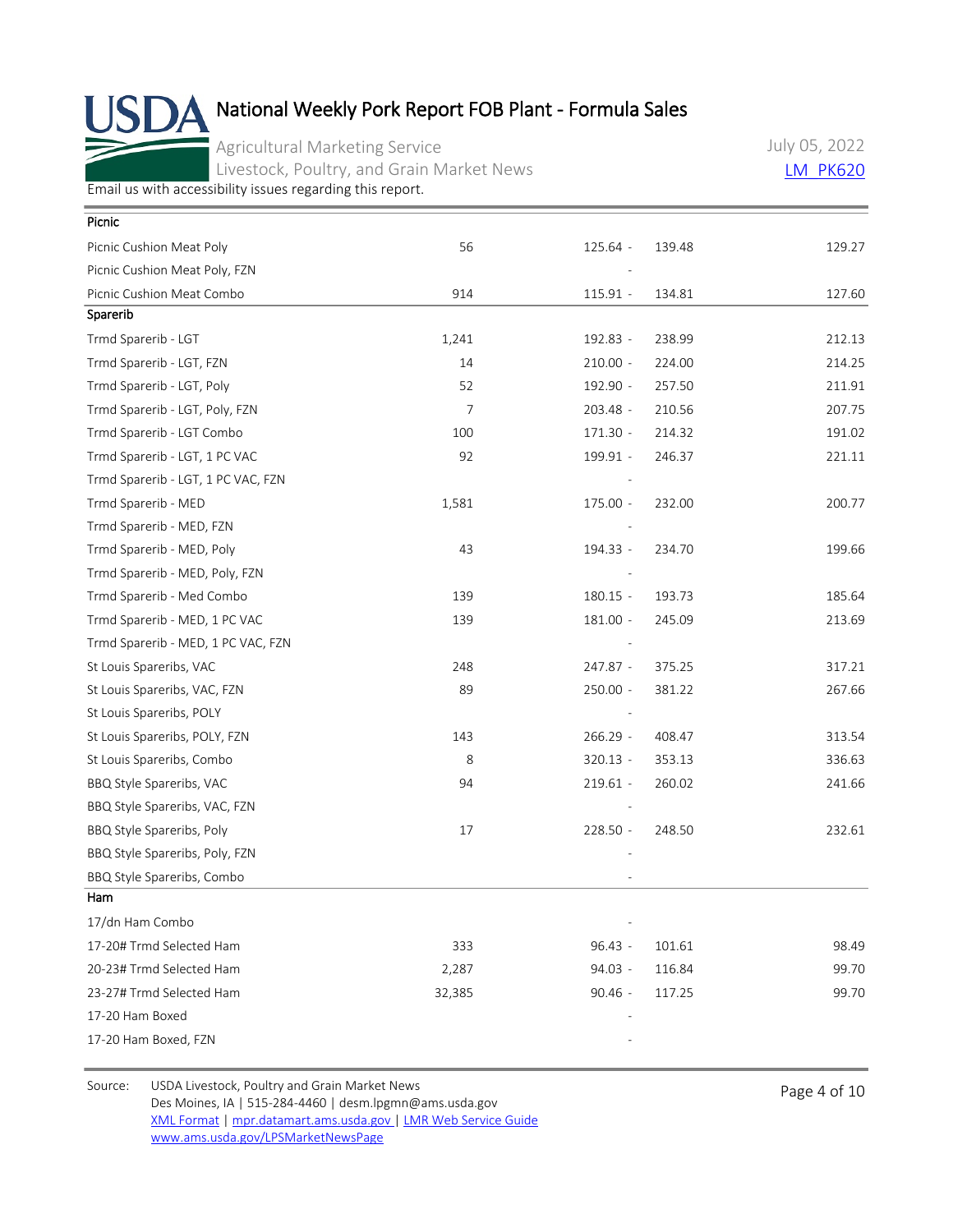Agricultural Marketing Service Livestock, Poultry, and Grain Market News July 05, 2022 [LM\\_PK620](https://mpr.datamart.ams.usda.gov/ws/report/v1/pork/LM_PK620?filter=%7B%22filters%22:%5B%7B%22fieldName%22:%22Report%20date%22,%22operatorType%22:%22EQUAL%22,%22values%22:%5B%227/5/2022%22%5D%7D%5D%7D)

[Email us with accessibility issues regarding this report.](mailto:mpr.lpgmn@ams.usda.gov?subject=508%20Issue)

| Ham                                 |                |            |        |        |
|-------------------------------------|----------------|------------|--------|--------|
| 20-23 Ham Boxed                     | 27             | $111.20 -$ | 138.00 | 114.08 |
| 20-23 Ham Boxed, FZN                |                |            |        |        |
| 23-27 Ham Boxed                     | 44             | 107.43 -   | 155.00 | 118.20 |
| 23-27 Ham Boxed, FZN                |                |            |        |        |
| 27 & up Bone In Hams Combo          |                |            |        |        |
| 17-20 Boxed Vac Pack                | 5              | 135.00 -   | 159.00 | 148.63 |
| 17-20 Boxed Vac Pack, FZN           |                |            |        |        |
| 20-23 Hams Sknd/Defatted Boxed      | $\overline{7}$ | 124.93 -   | 130.11 | 127.86 |
| 20-23 Hams Sknd/Defatted Boxed, FZN |                |            |        |        |
| Collared Ham Combo                  |                |            |        |        |
| Collared Ham Boxed                  |                |            |        |        |
| Collared Ham Boxed, FZN             |                |            |        |        |
| 3 Muscle Ham to Blue                | 100            | 164.43 -   | 189.50 | 166.90 |
| 4 Muscle Ham to Blue                | 498            | 138.42 -   | 155.26 | 150.55 |
| 5 Muscle Ham to Blue                |                |            |        |        |
| 3 Muscle Ham to Blue Boxed          |                |            |        |        |
| 4 Muscle Ham to Blue Boxed          |                |            |        |        |
| 5 Muscle Ham to Blue Boxed          |                |            |        |        |
| Roll Out Ham                        | 134            | 132.28 -   | 153.24 | 139.29 |
| Rollout Ham Bnls Boxed              | 13             | $167.00 -$ | 195.00 | 172.39 |
| Roll Out Hams Rolled & Tied         |                |            |        |        |
| Roll Out Ham Rolled Tied Boxed      |                |            |        |        |
| 2pc                                 | 24             | 151.01 -   | 173.50 | 161.16 |
| 2PC Boxed                           |                |            |        |        |
| 2PC Boxed, FZN                      |                |            |        |        |
| Insides                             | 438            | 145.00 -   | 174.87 | 157.82 |
| Outsides                            | 373            | 145.00 -   | 174.87 | 158.31 |
| Knuckles                            | 313            | 139.00 -   | 174.87 | 154.27 |
| Lite Butt                           |                |            |        |        |
| Insides (RED) Combo                 | 56             | 155.69 -   | 181.56 | 175.83 |
| Outsides (RED) Combo                | 47             | $161.55 -$ | 179.86 | 175.26 |
| Knuckles (RED) Combo                | $10\,$         | 154.16 -   | 161.00 | 159.66 |
| Lite Butt (RED) Combo               |                |            |        |        |
| Inner Shank                         | 92             | 126.66 -   | 160.11 | 141.45 |
| Outer Shank                         | 202            | $109.00 -$ | 150.30 | 123.58 |
|                                     |                |            |        |        |

Source: USDA Livestock, Poultry and Grain Market News<br>
Page 5 of 10 Des Moines, IA | 515-284-4460 | desm.lpgmn@ams.usda.gov [XML Format](https://mpr.datamart.ams.usda.gov/ws/report/v1/pork/LM_PK620?filter=%7B%22filters%22:%5B%7B%22fieldName%22:%22Report%20date%22,%22operatorType%22:%22EQUAL%22,%22values%22:%5B%227/5/2022%22%5D%7D%5D%7D) | [mpr.datamart.ams.usda.gov](https://mpr.datamart.ams.usda.gov/) | [LMR Web Service Guide](https://www.marketnews.usda.gov/mnp/assets/ls/USDA-LMR-WebService-Client-User-Guide-v1_prod.pdf) [www.ams.usda.gov/LPSMarketNewsPage](https://www.ams.usda.gov/LPSMarketNewsPage)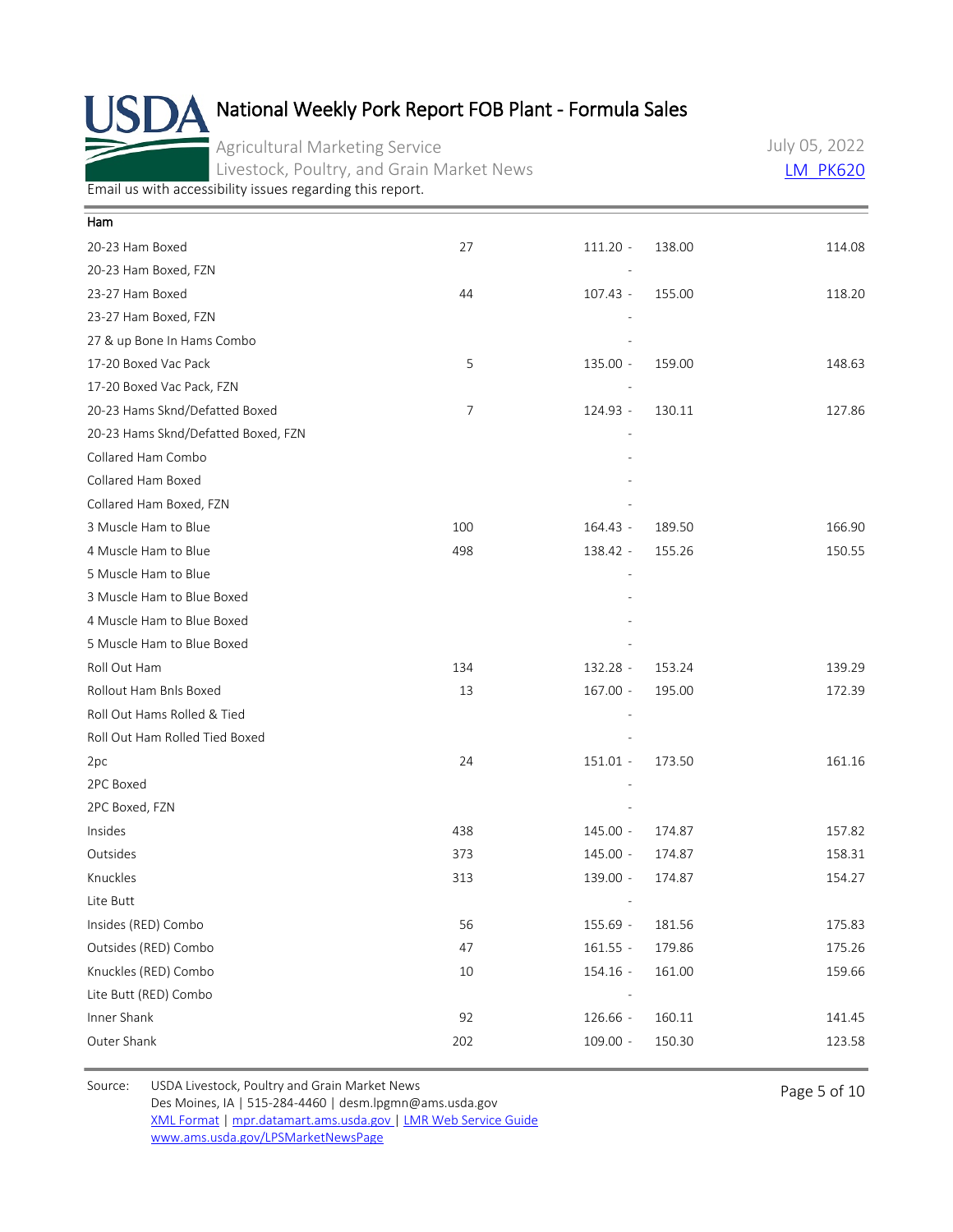Agricultural Marketing Service Livestock, Poultry, and Grain Market News July 05, 2022 **LM PK620** 

[Email us with accessibility issues regarding this report.](mailto:mpr.lpgmn@ams.usda.gov?subject=508%20Issue)

| Ham                             |       |            |        |        |
|---------------------------------|-------|------------|--------|--------|
| Insides Boxed                   |       |            |        |        |
| Outsides Boxed                  |       |            |        |        |
| Knuckles Boxed                  |       |            |        |        |
| Lite Butt Boxed                 |       |            |        |        |
| Inner Shank Boxed               |       |            |        |        |
| Outer Shank Boxed               |       |            |        |        |
| Shanks Bone In                  |       |            |        |        |
| Shanks Bone In Boxed            |       |            |        |        |
| Shanks Bone In Boxed, FZN       |       |            |        |        |
| Belly                           |       |            |        |        |
| Derind Belly 7-9#               | 218   | 112.29 -   | 224.32 | 191.64 |
| Derind Belly 9-13#              | 4,796 | $166.37 -$ | 228.03 | 203.42 |
| Derind Belly 13-17#             | 6,340 | $161.25 -$ | 227.36 | 201.31 |
| Derind Belly 17-19#             | 40    | 189.32 -   | 209.85 | 196.71 |
| Derind Belly 7-9# Boxed         |       |            |        |        |
| Derind Belly 7-9# Boxed, FZN    |       |            |        |        |
| Derind Belly 9-13# Boxed        | 53    | 197.70 -   | 313.45 | 263.06 |
| Derind Belly 9-13# Boxed, FZN   |       |            |        |        |
| Derind Belly 13-17# Boxed       | 4     | 275.00 -   | 279.32 | 278.27 |
| Derind Belly 13-17# Boxed, FZN  |       |            |        |        |
| Derind Belly 17-19# Boxed       |       |            |        |        |
| Derind Belly 17-19# Boxed, FZN  |       |            |        |        |
| Skin-on Belly 8-10#             |       |            |        |        |
| Skin-on Belly 10-12#            | 26    | $150.00 -$ | 225.67 | 200.77 |
| Skin-on Belly 12-14#            | 18    | $150.00 -$ | 196.50 | 164.46 |
| Skin-on Belly 14-16#            | 91    | $141.05 -$ | 186.97 | 168.42 |
| Skin-on Belly 16-18#            | 24    | 141.00 -   | 182.29 | 169.45 |
| Skin-on Belly 18-20#            | 20    | $141.00 -$ | 179.00 | 171.55 |
| Skin-on Belly 20-25#            |       |            |        |        |
| Skin-on Belly 8-10# Boxed       |       |            |        |        |
| Skin-on Belly 8-10# Boxed, FZN  |       |            |        |        |
| Skin-on Belly 10-12# Boxed      | 41    | 179.79 -   | 262.92 | 202.73 |
| Skin-on Belly 10-12# Boxed, FZN | 9     | 242.00 -   | 244.00 | 242.96 |
| Skin-on Belly 12-14# Boxed      | 8     | 241.98 -   | 303.39 | 257.87 |
| Skin-on Belly 12-14# Boxed, FZN |       |            |        |        |

Source: USDA Livestock, Poultry and Grain Market News<br>
Page 6 of 10 Des Moines, IA | 515-284-4460 | desm.lpgmn@ams.usda.gov [XML Format](https://mpr.datamart.ams.usda.gov/ws/report/v1/pork/LM_PK620?filter=%7B%22filters%22:%5B%7B%22fieldName%22:%22Report%20date%22,%22operatorType%22:%22EQUAL%22,%22values%22:%5B%227/5/2022%22%5D%7D%5D%7D) | [mpr.datamart.ams.usda.gov](https://mpr.datamart.ams.usda.gov/) | [LMR Web Service Guide](https://www.marketnews.usda.gov/mnp/assets/ls/USDA-LMR-WebService-Client-User-Guide-v1_prod.pdf) [www.ams.usda.gov/LPSMarketNewsPage](https://www.ams.usda.gov/LPSMarketNewsPage)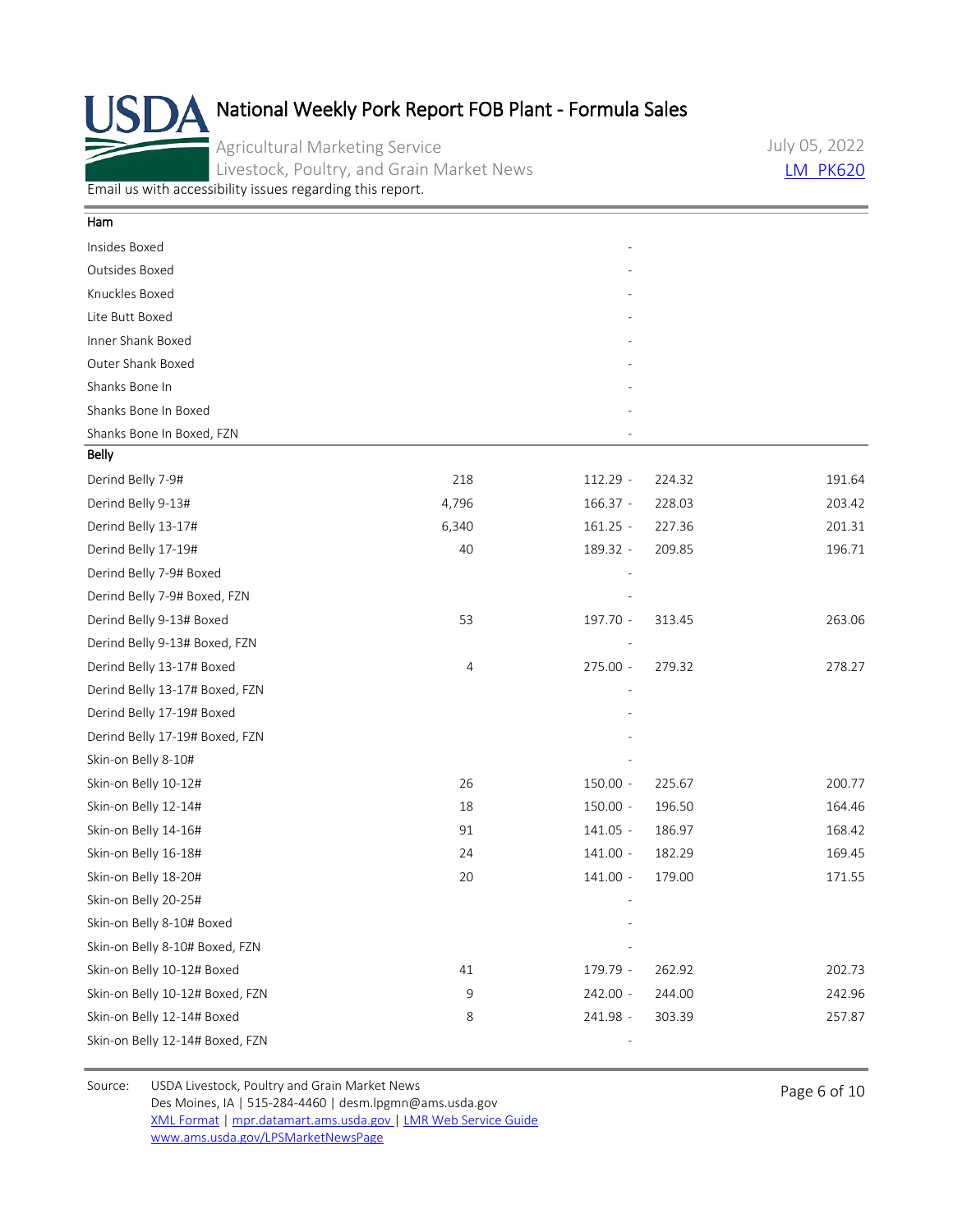Agricultural Marketing Service Livestock, Poultry, and Grain Market News July 05, 2022 [LM\\_PK620](https://mpr.datamart.ams.usda.gov/ws/report/v1/pork/LM_PK620?filter=%7B%22filters%22:%5B%7B%22fieldName%22:%22Report%20date%22,%22operatorType%22:%22EQUAL%22,%22values%22:%5B%227/5/2022%22%5D%7D%5D%7D)

[Email us with accessibility issues regarding this report.](mailto:mpr.lpgmn@ams.usda.gov?subject=508%20Issue)

| <b>Belly</b>                       |        |            |        |        |
|------------------------------------|--------|------------|--------|--------|
| Skin On Belly 14-16# Boxed         | 4      | $205.73 -$ | 208.00 | 207.11 |
| Skin On Belly 14-16# Boxed, FZN    |        |            |        |        |
| Skin On Belly 16-18# Boxed         |        |            |        |        |
| Skin On Belly 16-18# Boxed, FZN    |        |            |        |        |
| Center Cut Derind Belly 6-8#       |        |            |        |        |
| Center Cut Derind Belly 8-10#      | 121    | 223.03 -   | 235.16 | 228.88 |
| Center Cut Derind Belly 9-13#      |        |            |        |        |
| Jowl                               |        |            |        |        |
| Skinned Combo                      | 594    | 73.99 -    | 113.54 | 91.08  |
| Skinned Boxed                      | 4      | $92.53 -$  | 123.50 | 98.65  |
| Skinned Boxed, FZN                 |        |            |        |        |
| Skin On Combo                      | 32     | $102.00 -$ | 136.35 | 117.73 |
| Skin-On Boxed                      |        |            |        |        |
| Skin-On Boxed, FZN                 |        |            |        |        |
| Trim                               |        |            |        |        |
| 42% Trim Combo                     | 7,653  | 69.66 -    | 100.35 | 81.06  |
| 65% Trim Combo                     | 436    | $84.35 -$  | 113.15 | 95.90  |
| 72% Trim Combo                     | 11,721 | $85.65 -$  | 131.88 | 104.54 |
| 85% Trim Combo                     |        |            |        |        |
| 42% Trim Boxed                     | 50     | $83.00 -$  | 107.32 | 95.15  |
| 42% Trim Boxed, FZN                | 54     | $80.06 -$  | 101.22 | 83.23  |
| 65% Trim Boxed                     |        |            |        |        |
| 72% Trim Boxed                     | 42     | $107.72 -$ | 147.38 | 126.54 |
| 72% Trim Boxed, FZN                | 5      | $104.27 -$ | 126.00 | 112.57 |
| 85% Trim Boxed                     |        |            |        |        |
| Picnic Meat Combo Cushion Out      | 8,924  | $110.60 -$ | 140.77 | 121.65 |
| Picnic Meat Boxed Cushion Out      | 751    | 120.93 -   | 160.90 | 135.89 |
| Picnic Meat Boxed Cushion Out, FZN | 44     | $110.00 -$ | 120.00 | 118.69 |
| Picnic Meat Combo Cushion In       | 475    | $114.71 -$ | 147.29 | 129.34 |
| Picnic Meat Boxed Cushion In       | 9      | 142.00 -   | 159.94 | 148.84 |
| Picnic Meat Boxed Cushion In, FZN  |        |            |        |        |
| Trim w/Trace Combo                 | 504    | $61.88 -$  | 93.05  | 81.07  |
| Trim w/Trace Boxed                 |        |            |        |        |
| Trim w/Trace Boxed, FZN            |        |            |        |        |
| Blade Meat Combo                   | 29     | 145.32 -   | 146.29 | 145.39 |

Source: USDA Livestock, Poultry and Grain Market News<br>
Page 7 of 10 Des Moines, IA | 515-284-4460 | desm.lpgmn@ams.usda.gov [XML Format](https://mpr.datamart.ams.usda.gov/ws/report/v1/pork/LM_PK620?filter=%7B%22filters%22:%5B%7B%22fieldName%22:%22Report%20date%22,%22operatorType%22:%22EQUAL%22,%22values%22:%5B%227/5/2022%22%5D%7D%5D%7D) | [mpr.datamart.ams.usda.gov](https://mpr.datamart.ams.usda.gov/) | [LMR Web Service Guide](https://www.marketnews.usda.gov/mnp/assets/ls/USDA-LMR-WebService-Client-User-Guide-v1_prod.pdf) [www.ams.usda.gov/LPSMarketNewsPage](https://www.ams.usda.gov/LPSMarketNewsPage)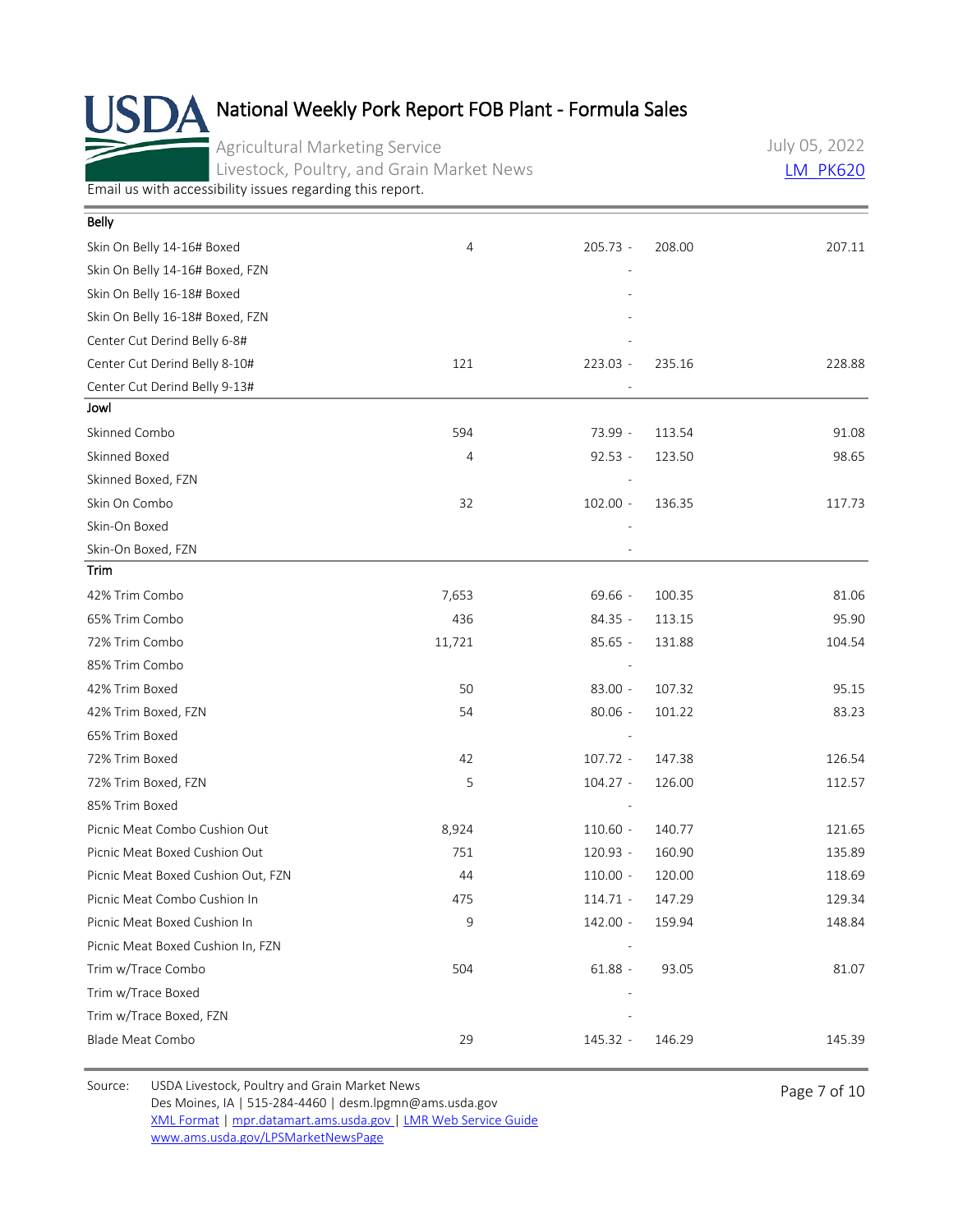Agricultural Marketing Service Livestock, Poultry, and Grain Market News July 05, 2022 [LM\\_PK620](https://mpr.datamart.ams.usda.gov/ws/report/v1/pork/LM_PK620?filter=%7B%22filters%22:%5B%7B%22fieldName%22:%22Report%20date%22,%22operatorType%22:%22EQUAL%22,%22values%22:%5B%227/5/2022%22%5D%7D%5D%7D)

[Email us with accessibility issues regarding this report.](mailto:mpr.lpgmn@ams.usda.gov?subject=508%20Issue)

| <b>Trim</b>                       |       |            |        |        |
|-----------------------------------|-------|------------|--------|--------|
| Blade Meat Boxed                  | 7     | 138.00 -   | 146.50 | 143.17 |
| Blade Meat Boxed, FZN             |       |            |        |        |
| 72% Ham Trim Combo                | 1,696 | $91.90 -$  | 128.83 | 109.91 |
| 72% Ham Trim Boxed                |       |            |        |        |
| 90% Ham Trim Combo                | 525   | $110.45 -$ | 166.95 | 144.70 |
| Variety                           |       |            |        |        |
| Untrimmed Neckbones Gas           | 79    | 84.25 -    | 100.00 | 88.66  |
| Untrimmed Neckbones Gas, FZN      |       |            |        |        |
| Trimmed Neckbones Gas             | 117   | $53.77 -$  | 105.71 | 87.64  |
| Trimmed Neckbones Gas, FZN        |       |            |        |        |
| Trimmed Neckbones Poly            | 50    | $62.54 -$  | 98.00  | 75.91  |
| Trimmed Neckbones Poly, FZN       |       |            |        |        |
| Untrimmed Neckbones Poly          |       |            |        |        |
| Untrimmed Neckbones Poly, FZN     |       |            |        |        |
| Trimmed Neckbones Combo           | 20    | $40.64 -$  | 52.89  | 41.74  |
| Untrimmed Neckbones Combo         | 32    | 43.00 -    | 67.86  | 50.69  |
| Breast Bones Poly                 |       |            |        |        |
| Breast Bones Poly, FZN            |       |            |        |        |
| Brisket Bones, Full Cut, 10#      |       |            |        |        |
| Brisket Bones, Full Cut, 10#, FZN |       |            |        |        |
| Brisket Bones, Full Cut, 30#      |       |            |        |        |
| Brisket Bones, Full Cut, 30#, FZN |       |            |        |        |
| Brisket Bones, Full Cut, Combo    | 94    | 94.07 -    | 127.18 | 104.10 |
| Tails, Poly                       |       |            |        |        |
| Tails, Poly, FZN                  | 19    | 72.64 -    | 153.00 | 105.88 |
| Tails, Gas                        |       |            |        |        |
| Tails, Gas, FZN                   |       |            |        |        |
| Tails, Combo                      | 6     | 73.64 -    | 130.00 | 92.59  |
| Front Feet, Poly                  | 13    | $71.32 -$  | 97.90  | 92.82  |
| Front Feet, Poly, FZN             | 126   | $55.00 -$  | 142.00 | 64.46  |
| Front Feet, Combo                 |       |            |        |        |
| Front Feet, Gas                   |       |            |        |        |
| Front Feet, Gas, FZN              |       |            |        |        |
| Hind Feet, Poly                   |       |            |        |        |
| Hind Feet, Poly, FZN              |       |            |        |        |

Source: USDA Livestock, Poultry and Grain Market News<br>
Page 8 of 10 Des Moines, IA | 515-284-4460 | desm.lpgmn@ams.usda.gov [XML Format](https://mpr.datamart.ams.usda.gov/ws/report/v1/pork/LM_PK620?filter=%7B%22filters%22:%5B%7B%22fieldName%22:%22Report%20date%22,%22operatorType%22:%22EQUAL%22,%22values%22:%5B%227/5/2022%22%5D%7D%5D%7D) | [mpr.datamart.ams.usda.gov](https://mpr.datamart.ams.usda.gov/) | [LMR Web Service Guide](https://www.marketnews.usda.gov/mnp/assets/ls/USDA-LMR-WebService-Client-User-Guide-v1_prod.pdf) [www.ams.usda.gov/LPSMarketNewsPage](https://www.ams.usda.gov/LPSMarketNewsPage)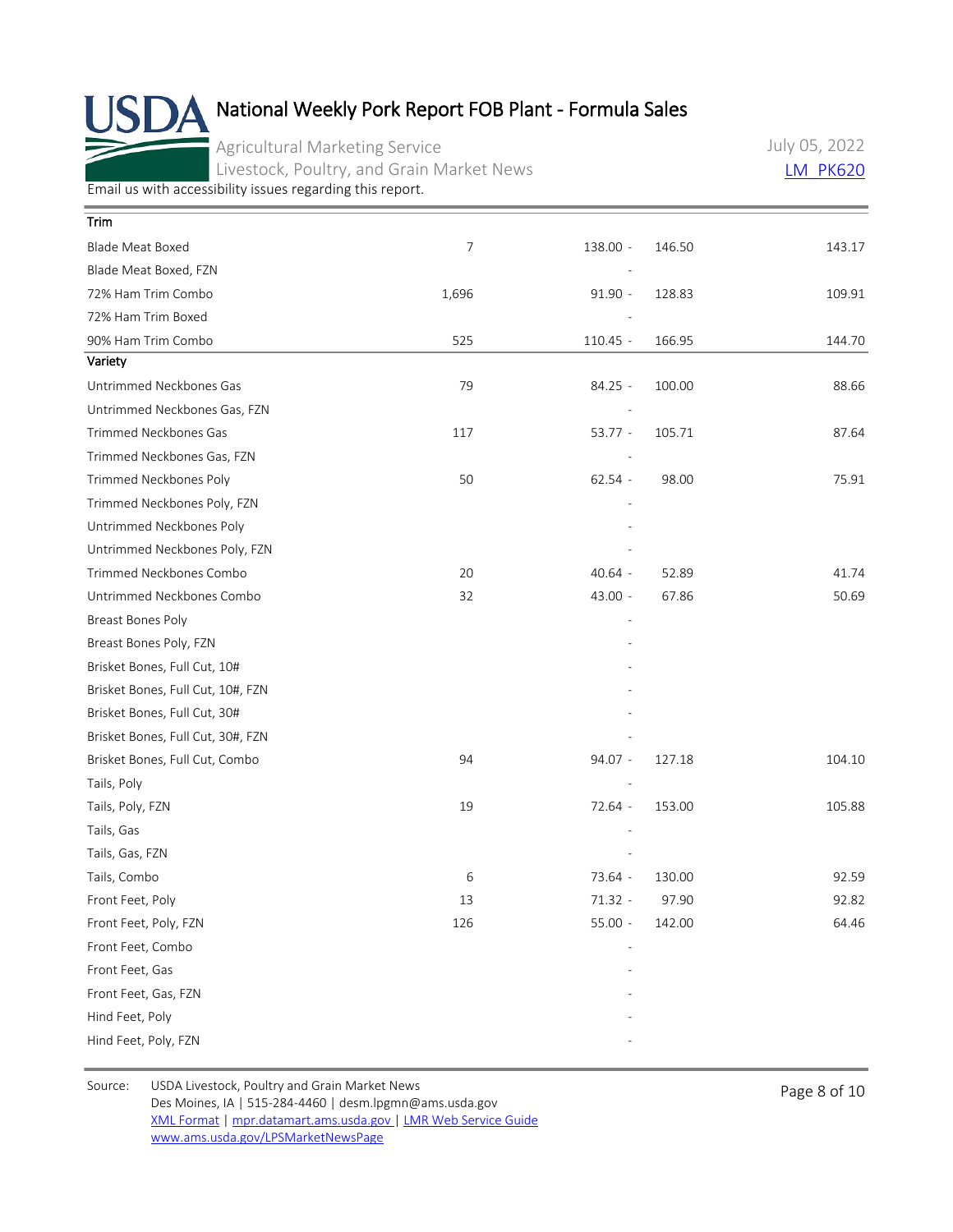Agricultural Marketing Service Livestock, Poultry, and Grain Market News July 05, 2022 **LM PK620** 

[Email us with accessibility issues regarding this report.](mailto:mpr.lpgmn@ams.usda.gov?subject=508%20Issue)

| Variety                                 |                |            |        |        |
|-----------------------------------------|----------------|------------|--------|--------|
| Hind Feet, Combo                        |                |            |        |        |
| Hocks, Picnic, Poly                     | 42             | $50.00 -$  | 68.90  | 56.64  |
| Hocks, Picnic, Poly, FZN                | $\overline{2}$ | 49.00 -    | 73.00  | 55.55  |
| Hocks, Picnic, Gas                      |                |            |        |        |
| Hocks, Picnic, Gas, FZN                 |                |            |        |        |
| Hocks, Picnic, Combo                    | 29             | 47.00 -    | 62.15  | 53.94  |
| Front Feet, Split, Gas                  |                |            |        |        |
| Front Feet, Split, Gas, FZN             |                |            |        |        |
| Front Feet, Split, Poly                 |                |            |        |        |
| Front Feet, Split, Poly, FZN            | 13             | 76.00 -    | 96.50  | 92.03  |
| Al (Added Ingreds)                      |                |            |        |        |
| Al 1/4 Trimmed Loin VAC                 |                |            |        |        |
| Al 1/4 Trimmed Loin VAC, FZN            |                |            |        |        |
| Al 1/8 Trimmed Loin VAC                 | 293            | 118.50 -   | 136.00 | 127.00 |
| AI 1/8 Trimmed Loin VAC, FZN            |                |            |        |        |
| Al Bone-in CC, Tender-in Loin, VAC      | 42             | 163.41 -   | 187.50 | 170.94 |
| Al Bone-in CC, Tender-in Loin, VAC, FZN |                |            |        |        |
| AI Bnls CC Strap On                     | 63             | 112.58 -   | 128.66 | 119.80 |
| AI Bnls CC Strap On, FZN                |                |            |        |        |
| AI Bnls CC Strap Off                    | 640            | 88.50 -    | 179.09 | 144.80 |
| AI Bnls CC Strap Off, FZN               |                |            |        |        |
| AI Bnls CC Strap-on, 1/2 cut            |                |            |        |        |
| AI Bnls CC Strap-on, 1/2 cut, FZN       |                |            |        |        |
| Al Bnls CC Strap-off, 1/2 cut           | 35             | 149.00 -   | 176.25 | 152.94 |
| AI Bnls CC Strap-off, 1/2 cut, FZN      |                |            |        |        |
| Al Boneless Sirloin                     | 44             | 118.50 -   | 149.75 | 128.25 |
| AI Boneless Sirloin, FZN                |                |            |        |        |
| Al Bone-in Sirloin                      | 90             | $97.50 -$  | 104.33 | 101.63 |
| Al Bone-in Sirloin, FZN                 |                |            |        |        |
| Al Blade Ends                           |                |            |        |        |
| AI Blade Ends, FZN                      |                |            |        |        |
| Al Tenderloin                           | 13             | 196.98 -   | 218.98 | 199.02 |
| AI Tenderloin, FZN                      |                |            |        |        |
| Al Tenderloin, 1 pc vac                 | 39             | $211.69 -$ | 230.50 | 221.34 |
| Al Tenderloin, 1 pc vac, FZN            |                |            |        |        |
|                                         |                |            |        |        |

Source: USDA Livestock, Poultry and Grain Market News<br>
Page 9 of 10 Des Moines, IA | 515-284-4460 | desm.lpgmn@ams.usda.gov [XML Format](https://mpr.datamart.ams.usda.gov/ws/report/v1/pork/LM_PK620?filter=%7B%22filters%22:%5B%7B%22fieldName%22:%22Report%20date%22,%22operatorType%22:%22EQUAL%22,%22values%22:%5B%227/5/2022%22%5D%7D%5D%7D) | [mpr.datamart.ams.usda.gov](https://mpr.datamart.ams.usda.gov/) | [LMR Web Service Guide](https://www.marketnews.usda.gov/mnp/assets/ls/USDA-LMR-WebService-Client-User-Guide-v1_prod.pdf) [www.ams.usda.gov/LPSMarketNewsPage](https://www.ams.usda.gov/LPSMarketNewsPage)